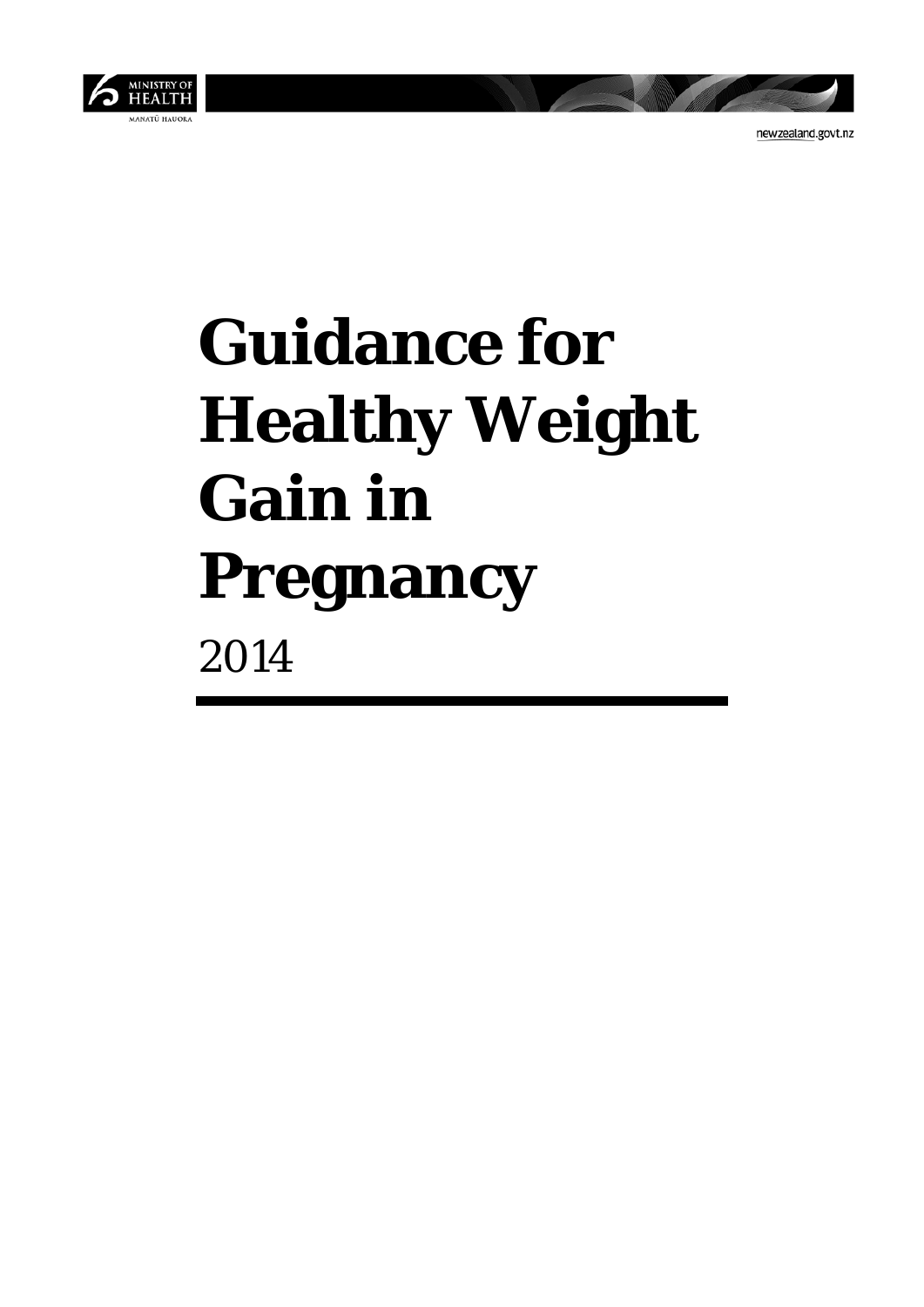The advice in this guidance is for health practitioners. Advice for pregnant women is available on the Ministry of Health's Your Health webpage (www.health.govt.nz/your-health/healthy-living/pregnancy).

#### Citation: Ministry of Health. 2014. *Guidance for Healthy Weight Gain in Pregnancy*. Wellington: Ministry of Health.

Published in June 2014 by the Ministry of Health PO Box 5013, Wellington 6145, New Zealand

> ISBN 978 0 478 42836-0 (online) HP 5907

This document is available at www.health.govt.nz



MANATU HAUORA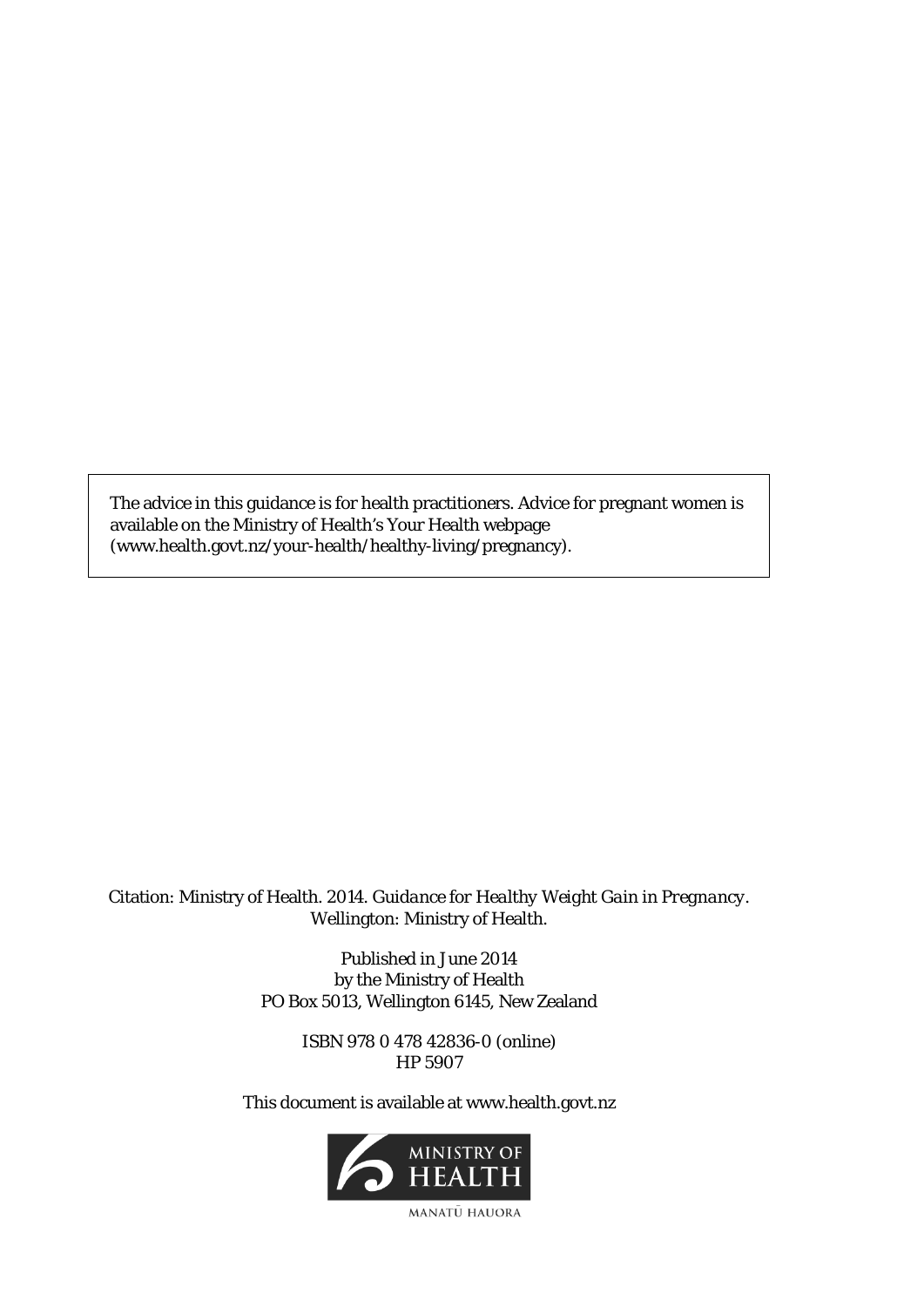## **Acknowledgements**

This guidance was written by Dr Harriette Carr (Ministry of Health), with peer review by: Bronwen Pelvin, Kass Ozturk, Elizabeth Aitken, Aimee Hadrup, Dr Pat Tuohy and Alison Hussey (Ministry of Health).

The Ministry of Health would like to thank the following people and organisations that were involved in the development of the guidelines:

- Norma Campbell: Midwifery Advisor Quality & Sector Liaison, New Zealand College of **Midwives**
- Dr Lesley Dixon: Midwifery Advisor Practice Advice & Research Development, New Zealand College of Midwives
- Emma Jeffs: Dietitian, Canterbury District Health Board
- Helen Little: Clinical Manager Nutrition Services, Canterbury District Health Board and representative of Dietitians New Zealand
- Professor Lesley McCowan: Head of Department, Sub-specialist in Maternal Fetal Medicine, Department of Obstetrics and Gynaecology, Faculty of Medical and Health Science, University of Auckland and representative of the New Zealand Committee of the Royal Australian and New Zealand College of Obstetrics and Gynaecology
- Dr Helen Paterson: Senior Lecturer, Obstetrician and Gynaecologist, University of Otago
- Dr Frances Townsend: Senior Advisor Policy, The Royal New Zealand College of General Practitioners
- and a range of health practitioners and others who provided feedback during consultation phases.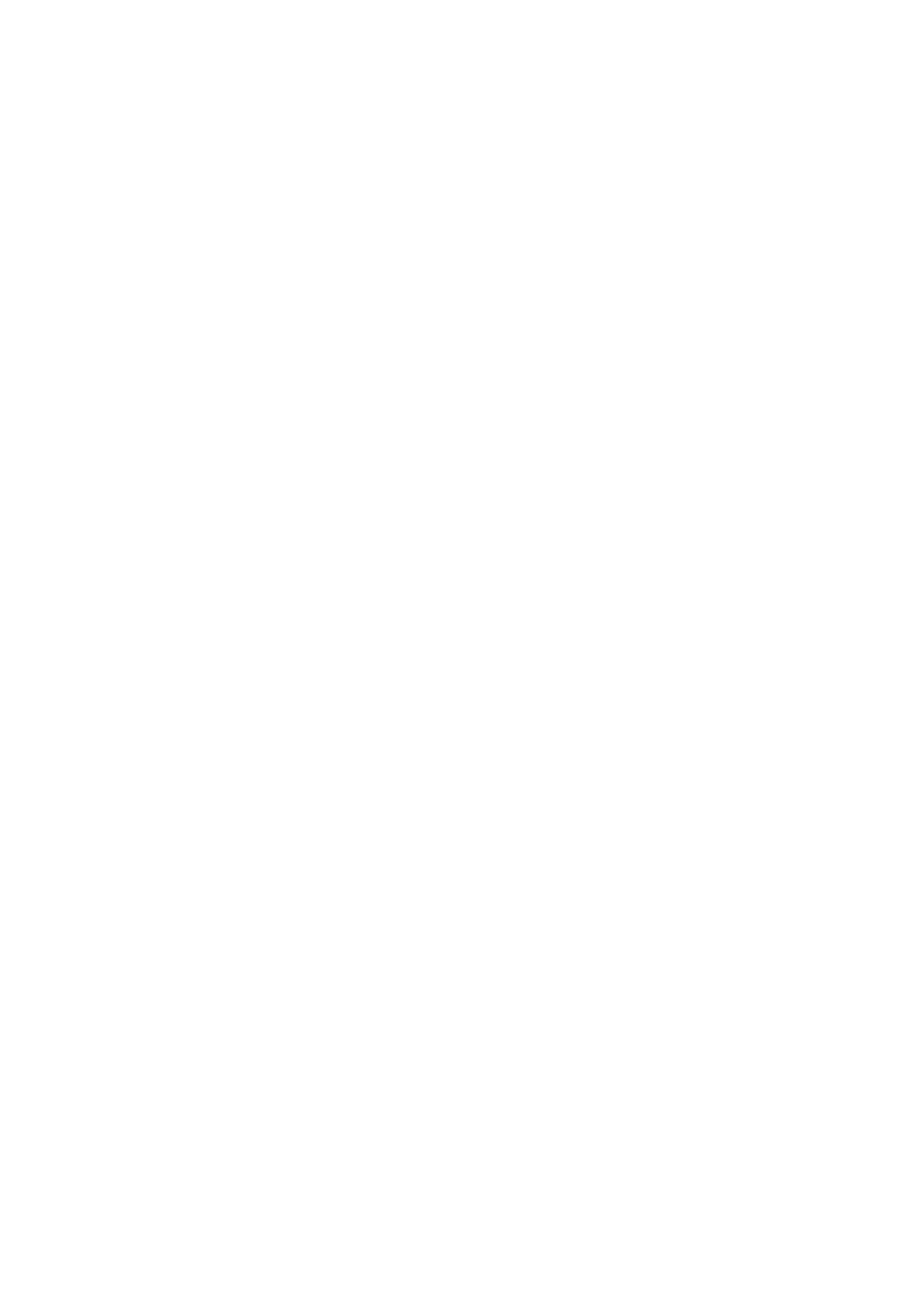## **Contents**

| <b>Acknowledgements</b> |                                                                    |                  |
|-------------------------|--------------------------------------------------------------------|------------------|
| <b>Introduction</b>     |                                                                    | 1                |
| <b>Background</b>       |                                                                    | 1                |
| Context                 |                                                                    | $\boldsymbol{2}$ |
|                         | <b>Advice for health practitioners</b>                             | 3                |
| Pre-pregnancy           |                                                                    | 3                |
| During pregnancy        |                                                                    | $\overline{4}$   |
| Postpartum              |                                                                    | 8                |
| <b>Glossary</b>         |                                                                    | $\boldsymbol{9}$ |
| <b>Appendices</b>       |                                                                    |                  |
| Appendix 1:             | Useful resources about weight management and good nutrition during |                  |
|                         | pregnancy                                                          | 10               |
| <b>Appendix 2:</b>      | Algorithm for weight management in non-pregnant adults             | 11               |
|                         | <b>References and bibliography</b>                                 | 12               |

#### **List of tables**

| Table 1: | Recommendations for total and rate of weight gain during pregnancy, by |  |
|----------|------------------------------------------------------------------------|--|
|          | pre-pregnancy BMI                                                      |  |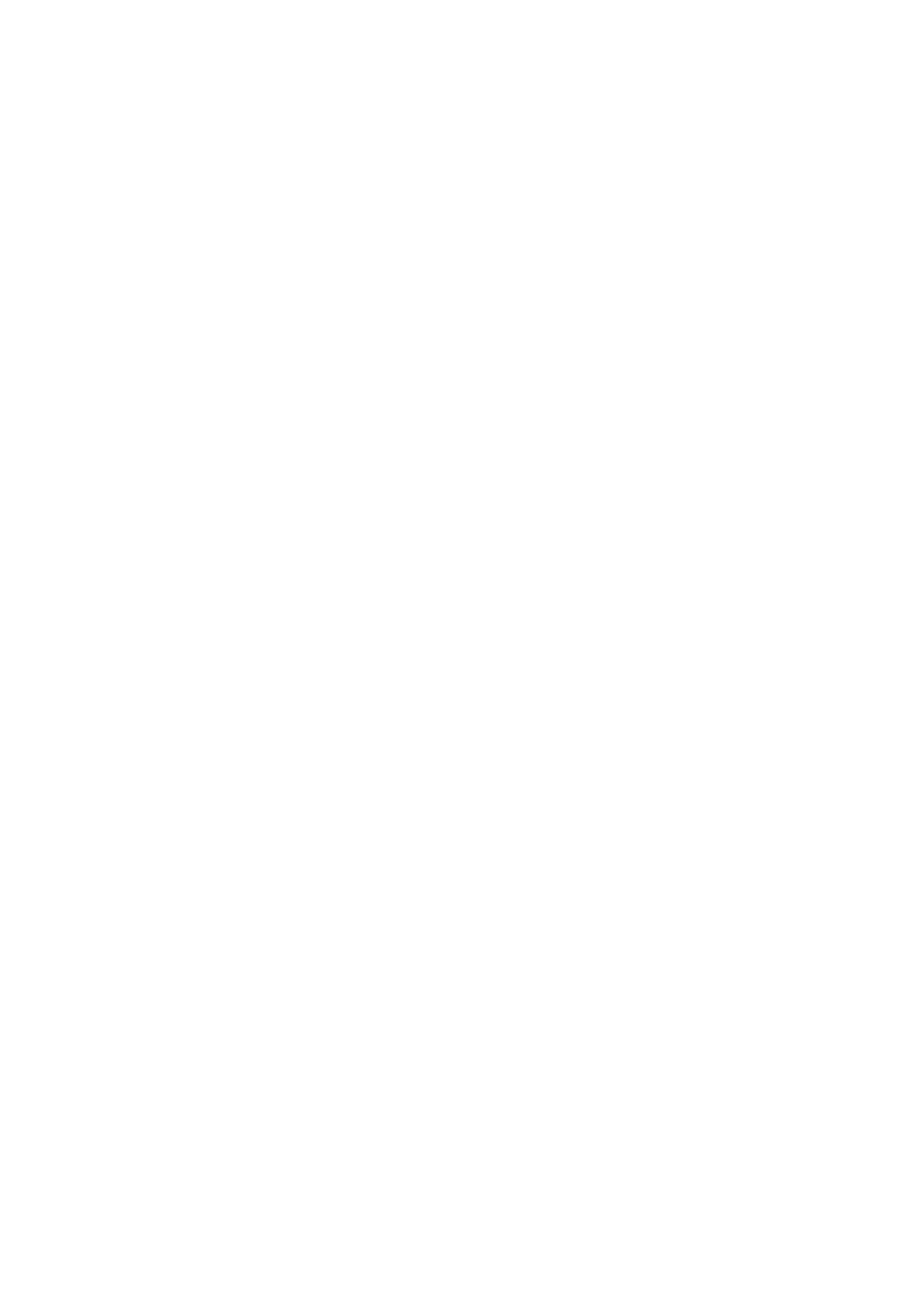## **Introduction**

It is normal for women to gain some weight during pregnancy due to the growth of the fetus, placenta and amniotic fluid. However, too much extra weight during pregnancy can lead to adverse outcomes for the mother and/or baby. The amount of weight that a woman can expect to gain during pregnancy varies depending on the woman's existing weight and height. This document provides guidance to support optimal weight gain for the individual woman during pregnancy.

Healthy eating is especially important during pregnancy as it supports optimal fetal growth and development. Physical activity along with good nutrition will contribute to a healthy pregnancy weight. Advice for healthy eating and activity during pregnancy and throughout life is available in the Ministry's Food and Nutrition Guidelines series and is not repeated in detail here.

Links to useful guidelines, weight management tools and other relevant consumer information mentioned in this document can be found in Appendix 1: Useful resources about weight management and good nutrition during pregnancy.

### **Background**

Obesity is affecting an increasing number of women of reproductive age. Many women enter pregnancy already overweight or obese, and this is associated with a range of complications for both mother and baby. Losing weight during pregnancy is not recommended due to the increased risk it poses of having a low birth weight baby (Catalano et al 2014). However, the amount of weight gained during pregnancy can be modified.

In 2009, the Institute of Medicine (IOM) published updated guidelines for weight gain during pregnancy (IOM and NRC 2009), recommending that women who are obese should aim for lower weight gains than had been recommended in previous guidelines.

Achieving optimal weight gain during pregnancy is associated with improved outcomes for the mother and the baby regardless of the mother's existing body mass index (BMI). Excessive gestational weight gain (GWG) using IOM criteria increases maternal risks for:

- pre-eclampsia
- gestational diabetes
- caesarean section
- weight retention postpartum with associated long-term health consequences (Nehring et al 2011; Alavi et al 2013).

Excessive GWG has also been associated with lifelong consequences for the baby, including a fourfold increased risk of large-for-gestational-age (LGA) infants (Chung et al 2013) and a consistent increase in BMI and blood pressure and an abnormal metabolic profile in childhood and early adult life (Fraser et al 2010; Mamun et al 2009; Oken et al 2007). Low GWG is associated with preterm birth and increased risk of small-for-gestational-age (SGA) infants (Alavi et al 2013; Chung et al 2013).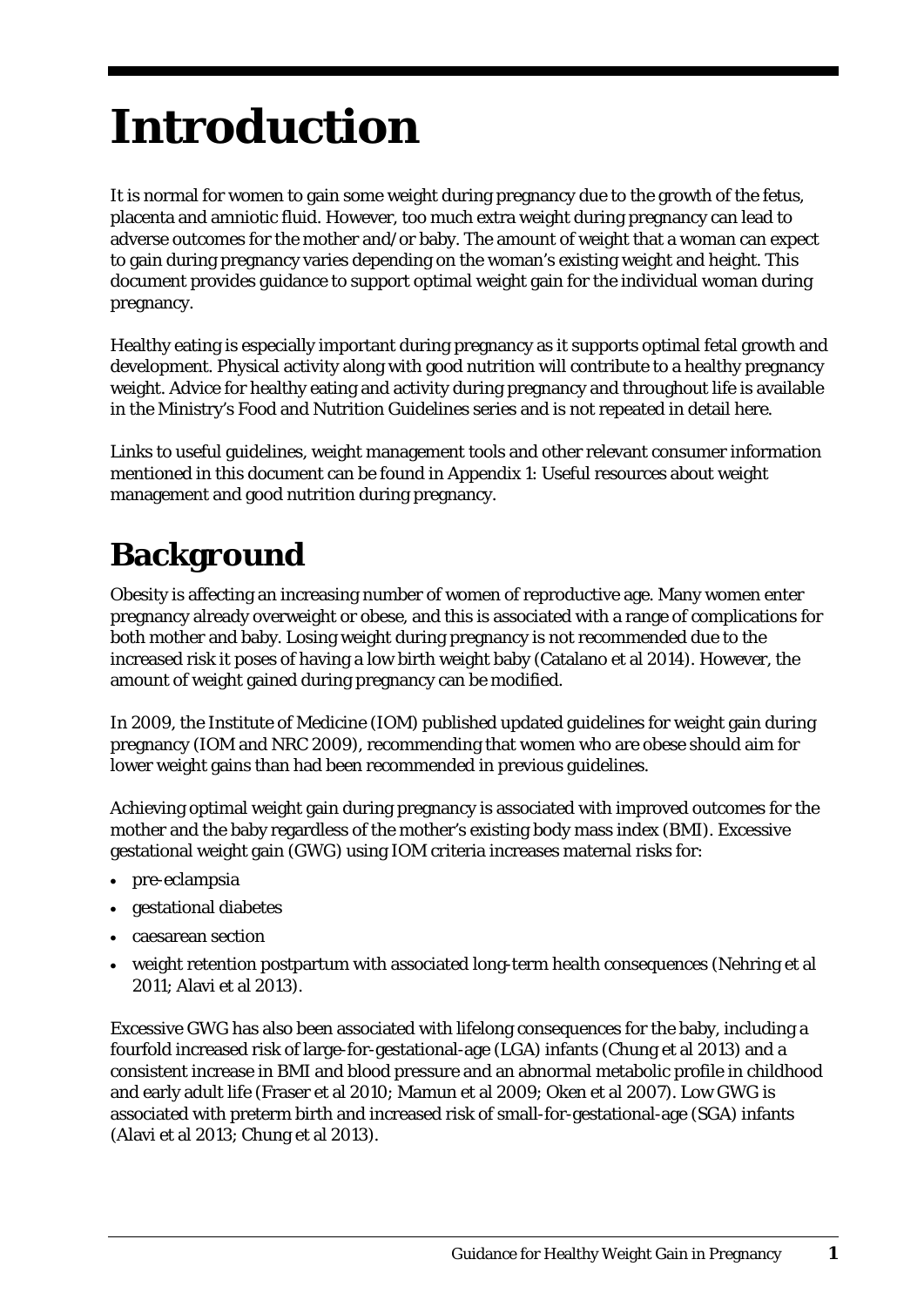The limited evidence available suggests that ethnicity does not modify the association between GWG and the outcome of pregnancy, although further research is required (IOM and NRC 2009).

### **Context**

The advice in this guidance has been developed for health practitioners to update them on the IOM guidelines for weight gain during pregnancy.

Clinical management of obstetric or medical conditions affecting obese pregnant women is beyond the scope of this guidance.

In 2009, the Ministry of Health published clinical guidelines for weight management in adults and children (Ministry of Health and Clinical Trials Research Unit 2009a, 2009b). Guidance for pregnant women was not included in those guidelines.

The Ministry's *Food and Nutrition Guidelines for Healthy Pregnant and Breastfeeding Women* (Ministry of Health 2006) recommended GWG based on the IOM's 1990 advice. The IOM has since updated its advice based on a comprehensive review of the literature (IOM and NRC 2009). The updated advice now uses World Health Organization (WHO) cut-off points for the BMI categories and includes a specific, relatively narrow range in recommended weight gain for obese women.

This guidance updates the advice provided in the *Food and Nutrition Guidelines for Healthy Pregnant and Breastfeeding Women* (Ministry of Health 2006) to align with the IOM (IOM and NRC 2009). This guidance also highlights the importance of attaining and maintaining a healthy weight both before and following pregnancy by linking with the New Zealand clinical guidelines for weight management (Ministry of Health and Clinical Trials Research Unit 2009a, 2009b).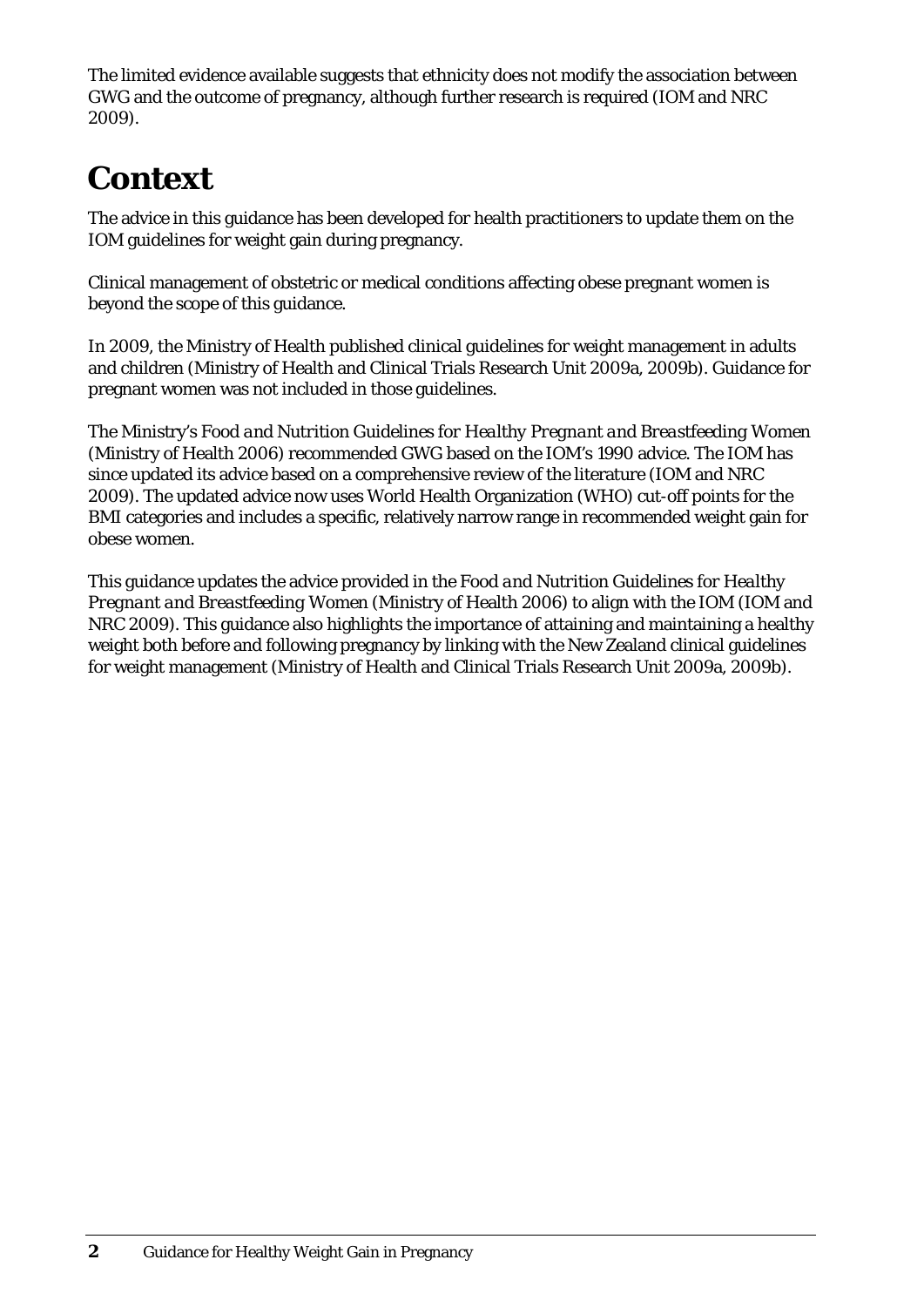## **Advice for health practitioners**

Optimising a woman's nutritional status, fitness and weight before, during and between pregnancies (including while breastfeeding) has immediate and long-term benefits for the health of both the woman and her child/children. Weight gain is just one of many changes that a woman may experience during pregnancy. It is important to consider weight gain in the context of all factors in the woman's life. It is envisaged that health practitioners will tailor their advice with sensitivity to the woman's personal circumstances.

### **Pre-pregnancy**

When a woman is planning a pregnancy, the health practitioner should discuss with the woman the most appropriate nutrition and activity choices to support pre-conceptual health.

For a woman who has a BMI that falls within the obese category, the health practitioner should recommend that the woman lose weight before becoming pregnant. This is because, when compared to women with a healthy pre-pregnancy weight, obese women who become pregnant are at increased risk of miscarriage, gestational diabetes, pre-eclampsia, venous thromboembolism, induced labour, caesarean section, anaesthetic complications and wound infections and are less likely to initiate or maintain breastfeeding (National Institute of Health and Care Excellence 2010; ACOG 2013; Yu et al 2006; Chu et al. 2007; McIntyre et al 2012; Myles et al 2002; Amir and Donath 2007). Being obese during pregnancy is also associated with an increase in the number of hospital admissions and an increase in duration of hospital stay, resulting in additional maternity costs (Denison et al 2014).

Babies of obese mothers are at an increased risk of stillbirth, congenital abnormalities, prematurity, macrosomia and neonatal death (Centre for Maternal and Child Enquiries and Royal College of Obstetricians and Gynaecologists 2010).

The health practitioner should also consider other co-morbidities, such as hypertension and diabetes, and should prescribe folic acid for any woman planning a pregnancy.

Regular self-weighing has been identified as a key component in successful weight management in non-pregnant adults (Van Wormer et al 2009; Burke et al 2011), along with behaviour, activity and dietary changes, and should be utilised by women who are planning pregnancy (Ministry of Health and Clinical Trials Research Unit 2009a).

Women who have had bariatric surgery should be advised not to conceive in the first year post procedure during the period of dramatic weight loss (Guelinckx et al 2009).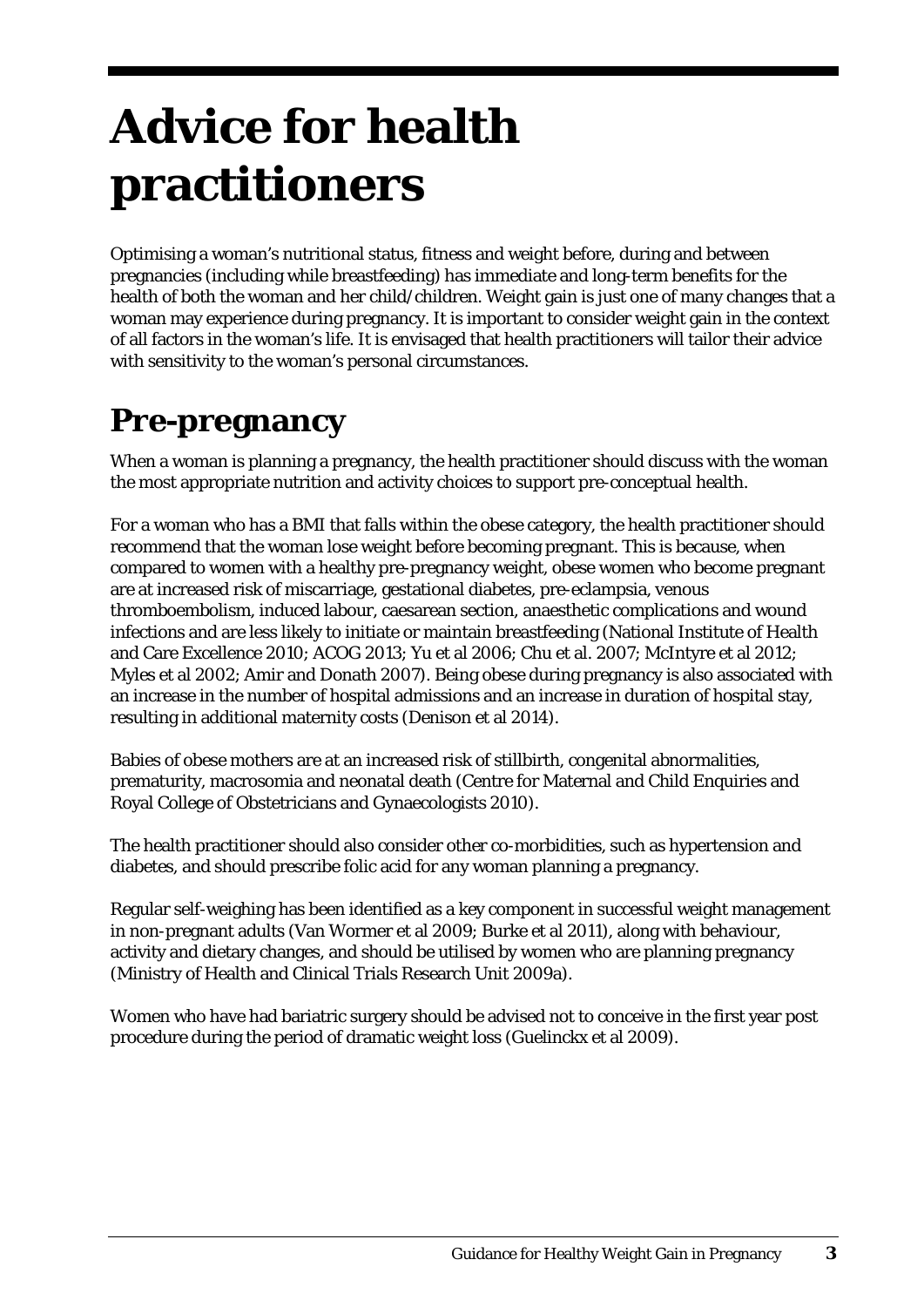#### **Practice points for pre-pregnancy**

All women of childbearing age should have their weight and height measured and documented and Body Mass Index (BMI) calculated as part of routine pre-pregnancy clinical practice, **and** advice should be given that is consistent with the Weight Management Guidelines for Adults (see Appendix 1 for a comprehensive list of useful resources, such as the Online Learning Tool, and Appendix 2 for an algorithm for weight management in non-pregnant women).

Where possible, women should have their height and weight measured with shoes off, standing erect. Their weight should be measured with them wearing light clothing.

Develop relationships that empower the women through respect and trust, seeking to understand and acknowledge their life situations, including social determinants, cultural imperatives and socioeconomic circumstances.

- Assess the clinical needs of the women.
- Identify opportunities with the women to address their clinical needs.
- Identify with the women options for actions that are realistic for them.
- Maintain appropriate contact and support.

Source: Adapted from *Clinical Guidelines for Weight Management in New Zealand Adults* (Ministry of Health and Clinical Trials Research Unit 2009a)

### **During pregnancy**

#### **The advice below applies to women with uncomplicated singleton pregnancies.**

A higher pre-pregnancy BMI is associated with an increased risk of excessive GWG in pregnancy regardless of education levels. However, women who have not had access to educational advantage have a higher risk of excessive GWG in pregnancy even with a healthy pre-pregnancy BMI. Tailoring the antenatal information to meet the needs of individual women is recommended (Holowko et al 2014). Healthy weight women who overestimate and overweight/ obese women who underestimate their pre-pregnancy body weights are also at higher risk of excess GWG (Herring 2008).

A recent New Zealand survey (Hooker 2013) found that over two-thirds of pregnant women (69.4%) incorrectly identified appropriate weight gain for pregnancy compared to IOM (2009) recommendations. Overweight and obese women were significantly more likely to overestimate appropriate weight gain compared to healthy weight women (Hooker 2013).

Height and weight should be measured at the booking or first visit. It is not sufficient to use selfreported measures of height and weight (National Institute for Health and Care Excellence 2010; Jeffs et al 2014).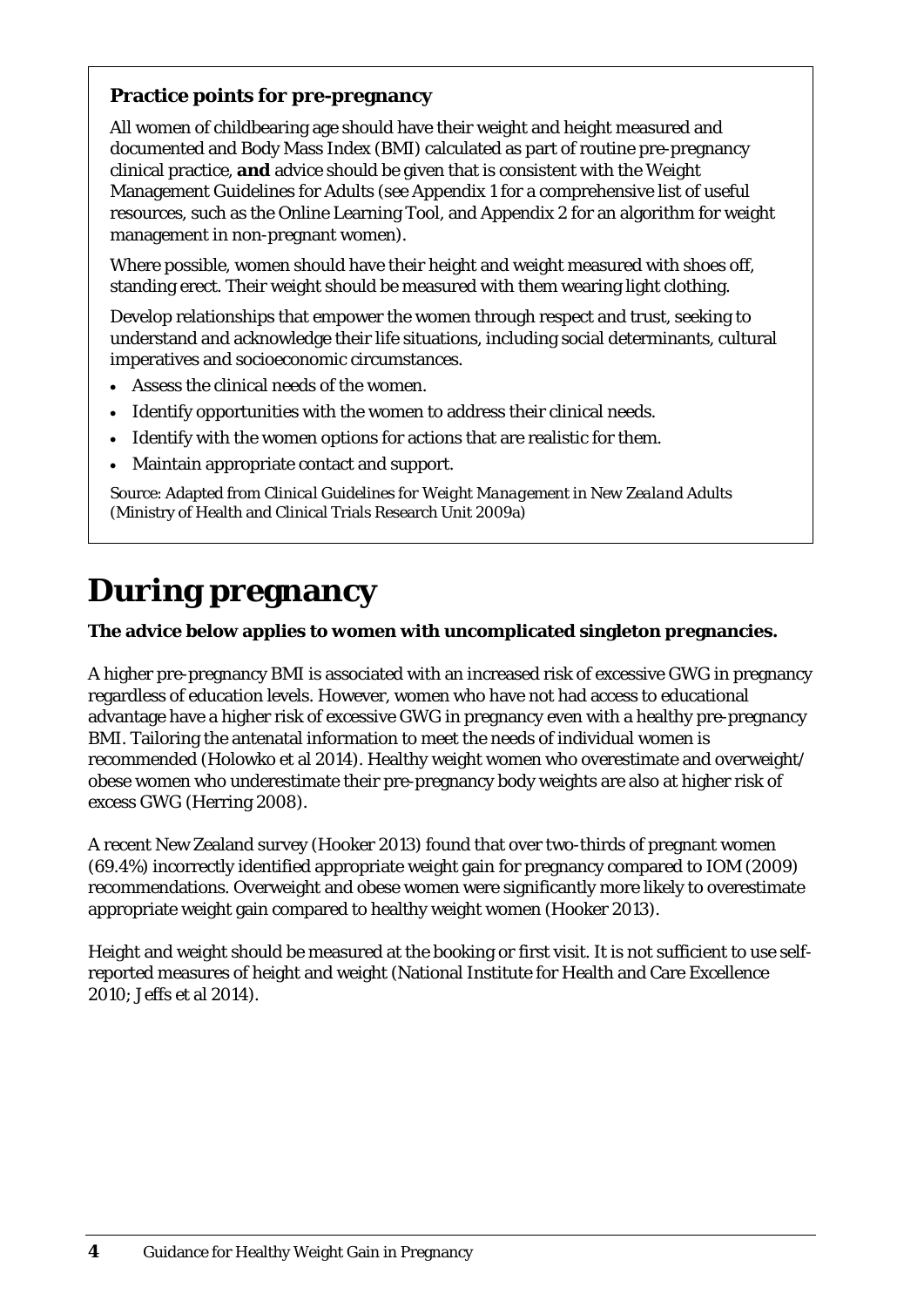#### **Optimal weight gain during pregnancy**

Pregnant women should be made aware of the IOM's recommendations for GWG to assist them to make informed, healthy choices. The recommendations, based on available evidence from observational studies, have been widely adopted internationally. They should be used in combination with professional judgement and a discussion with the woman regarding nutrition and physical activity (IOM and NRC 2009).

| Table 1: Recommendations for total and average rate of weight gain during pregnancy, by |  |  |
|-----------------------------------------------------------------------------------------|--|--|
| pre-pregnancy BMI                                                                       |  |  |
|                                                                                         |  |  |

| Pre-pregnancy BMI (kg/m <sup>2</sup> ) | Total weight gain range<br>(kg) | Rates of weight gain 2nd and 3rd trimester<br>(mean range in kg/week) <sup>1</sup> |
|----------------------------------------|---------------------------------|------------------------------------------------------------------------------------|
| Underweight $(< 18.5)$                 | $12.5 - 18$                     | $0.51(0.44 - 0.58)$                                                                |
| Healthy weight $(18.5-24.9)$           | $11.5 - 16$                     | $0.42(0.35 - 0.50)$                                                                |
| Overweight (25.0–29.9)                 | $7 - 11.5$                      | $0.28(0.23 - 0.33)$                                                                |
| Obese $(≥ 30.0)$                       | $5 - 9$                         | $0.22(0.17 - 0.27)$                                                                |

<sup>1</sup> Calculations assume a 0.5–2 kg weight gain in the first trimester (based on Siega-Riz et al 1994; Abrams et al 1995; Carmichael et al 1997).

Source: IOM and NRC 2009.

#### **Weight monitoring during pregnancy**

Women should be encouraged to monitor their own weight gain at regular periods during pregnancy and discuss with their health practitioner as part of their care plan.

Davis et al (2012) found that women considered that if the issue of weight was not raised by their health practitioner, then it was not important.

Advised and target weight gains for pregnant women have been strongly associated with actual weight gain (Cogswell et al 1999). A review (Phelan et al 2011a) of nine studies that involved weight monitoring reported no adverse effects, and all nine studies reported either positive effects on GWG overall or positive effects on the subgroups of low income, overweight (Jeffries et al 2009) or healthy weight women (Phelan et al 2011b; Polley et al 2002).

Evidence to date suggests that strategies shown to be effective for weight control in nonpregnant women may also promote better weight control in pregnancy, but further research is recommended (Phelan et al 2011a).

#### **Physical activity during pregnancy**

Pregnant women should aim to do at least 150 minutes of moderate intensity physical activity spread throughout the week, for example, 30 minutes most days a week. For women who are not usually physically active, 10–15 minutes of daily activity can be gradually increased to 30 minutes a day. The talk test is a simple way to measure relative intensity: as a guide, a pregnant woman should be able to carry out a conversation but not sing while doing moderate intensity activity. For more detailed information, refer to the *Pregnancy and Activity* factsheet (SPARC 2003) (currently under review by the Ministry of Health)*.*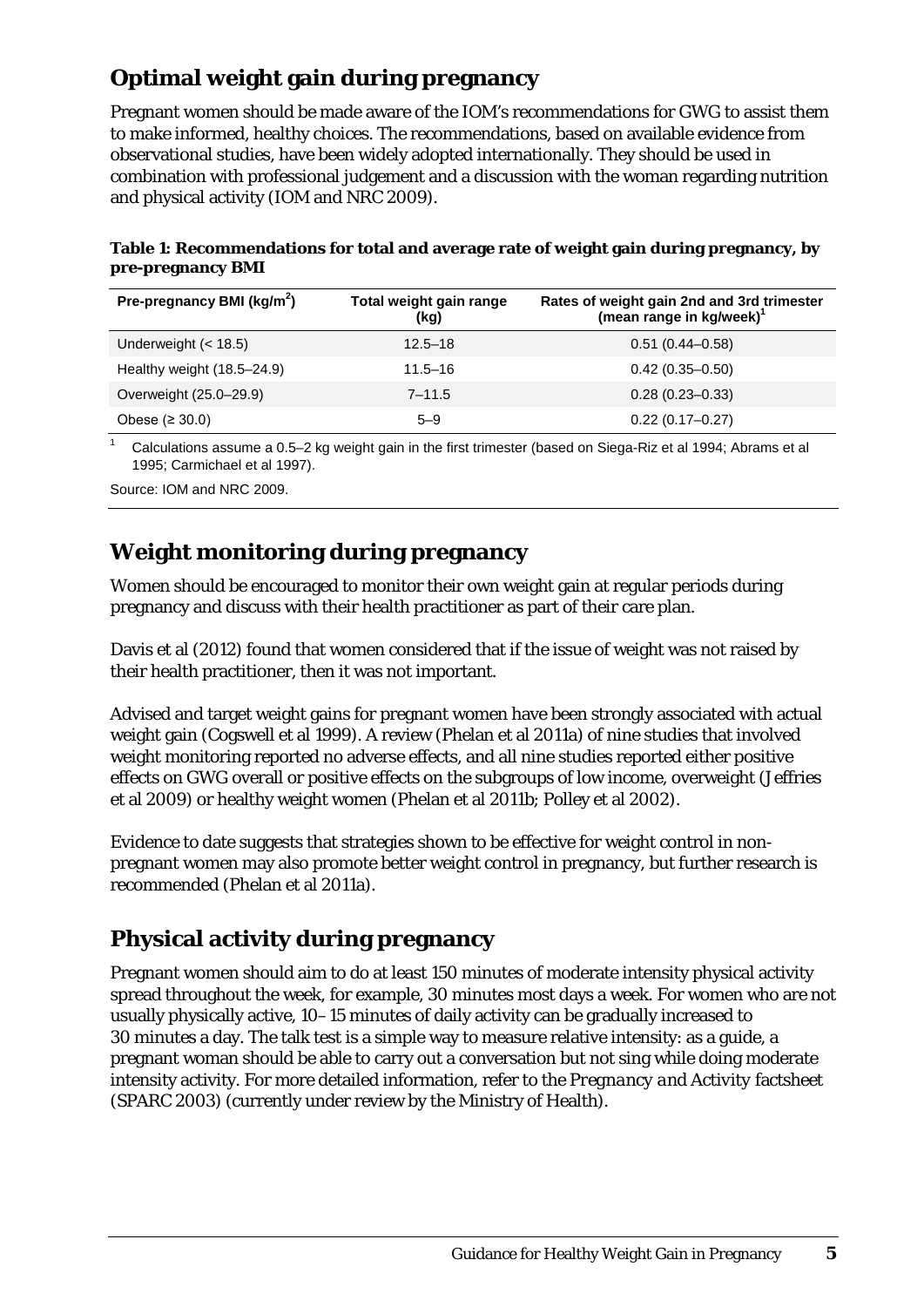#### **Healthy eating during pregnancy**

Encourage and support pregnant women to eat healthily. Refer to Appendix 1 for further resources particularly the *Food and Nutrition Guidelines for Healthy Pregnant and Breastfeeding Women* Ministry of Health 2006 (partially revised 2008), which provides detailed nutrition information.

#### **Practice points for pregnancy**

- Health practitioners should advise all pregnant women on recommended weight gain according to the 2009 IOM guidelines.
- Body Mass Index (BMI) should be calculated from **measured** height and **measured**  weight at booking/first visit (ideally before 10 weeks gestation) by the referring GP or the Lead Maternity Carer (LMC). If the woman presents after 10 weeks gestation, the BMI can still be calculated from measured height and weight and weight gain can still be advised based on best estimate of pre-pregnancy BMI.
- Women should be encouraged, where appropriate, to monitor (using the same scales each time) and record their own weight regularly (for example, monthly) during pregnancy and in the postpartum period and bring a copy of this information to antenatal visits for discussion as part of their care plan. If it is not possible for a woman to record their own weight, they can ask to be weighed at antenatal visits.
- Dieting to lose weight is not recommended during pregnancy (National Institute for Health Care Excellence 2010).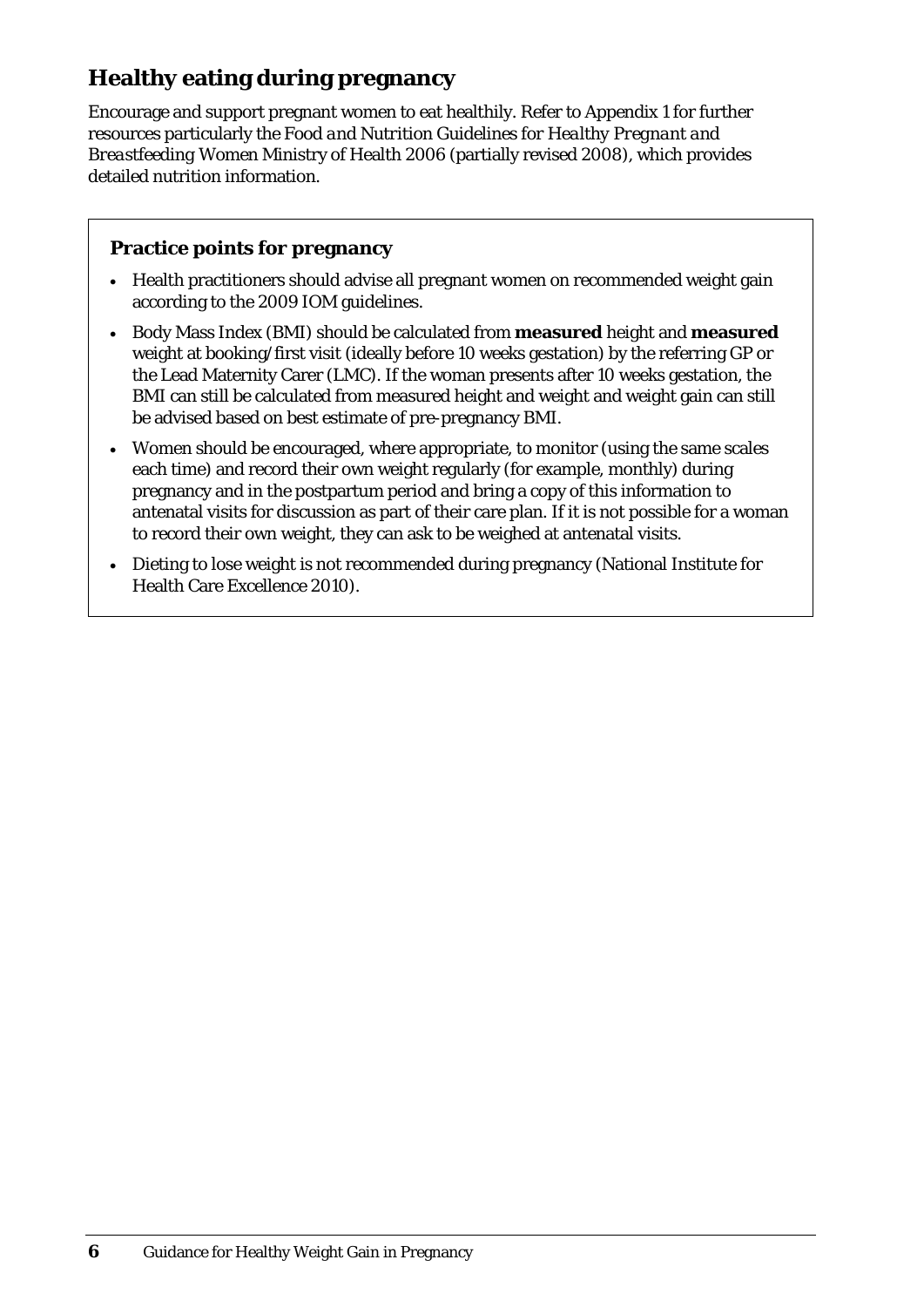#### **Examples of healthy weight-gain tips that you could discuss with pregnant women**

- In the first 12 weeks, you don't need to eat any more food than you would usually eat when not pregnant, but it is important that you eat nutritious food.
- If you are of healthy weight, the total amount of extra food you need each day after the twelfth week of your pregnancy is about the same energy value as a wholegrain cheese and tomato sandwich, or a wholegrain peanut butter sandwich and a banana. If you were obese before pregnancy, the extra energy you require is about one slice of wholegrain bread or two apples per day.
- Drink water rather than sweetened drinks, fizzy drinks or fruit juices.
- Drink low-fat (trim (green top)) or calcium-extra (yellow top)) or light blue milk instead of full-fat (blue or silver top) milk.
- Eat wholegrain bread instead of white bread.
- Eat a healthy breakfast every day, such as wheat biscuits or porridge with low-fat milk or two slices of wholegrain toast.
- Have at least four servings<sup>[1](#page-12-0)</sup> of vegetables and two<sup>[2](#page-12-1)</sup> servings of fruit every day. Buy vegetables and fruits that are in season, or buy frozen vegetables to help reduce cost, wastage and preparation time.
- Prepare and eat meals at home. Have takeaways no more than once a week.
- Choose healthy snacks such as unsweetened low-fat yoghurt, fruit, cheese and crackers, a small bowl of cereal, home-made popcorn or a small wholegrain sandwich.
- Aim to do at least 30 minutes of moderate intensity activity five or more days a week, for example, brisk walking or swimming (or as advised by your doctor, midwife or physiotherapist).

(Adapted from the Canterbury District Health Board *Healthy Weight Gain in Pregnancy* record (Jeffs 2013) and the *Food and Nutrition Guidelines for Healthy Pregnant and Breastfeeding Women* (Ministry of Health 2006).)

<span id="page-12-0"></span><sup>1</sup> Examples of vegetable and fruit serving sizes: ½ cup of peas, broccoli or carrots; one medium sized potato, banana, orange, or apple, or a large kiwifruit.

<span id="page-12-1"></span><sup>2</sup> If vegetable/fruit juice or dried fruit is consumed, it contributes a maximum of only one serving of the total recommended number of daily servings for fruit/vegetables.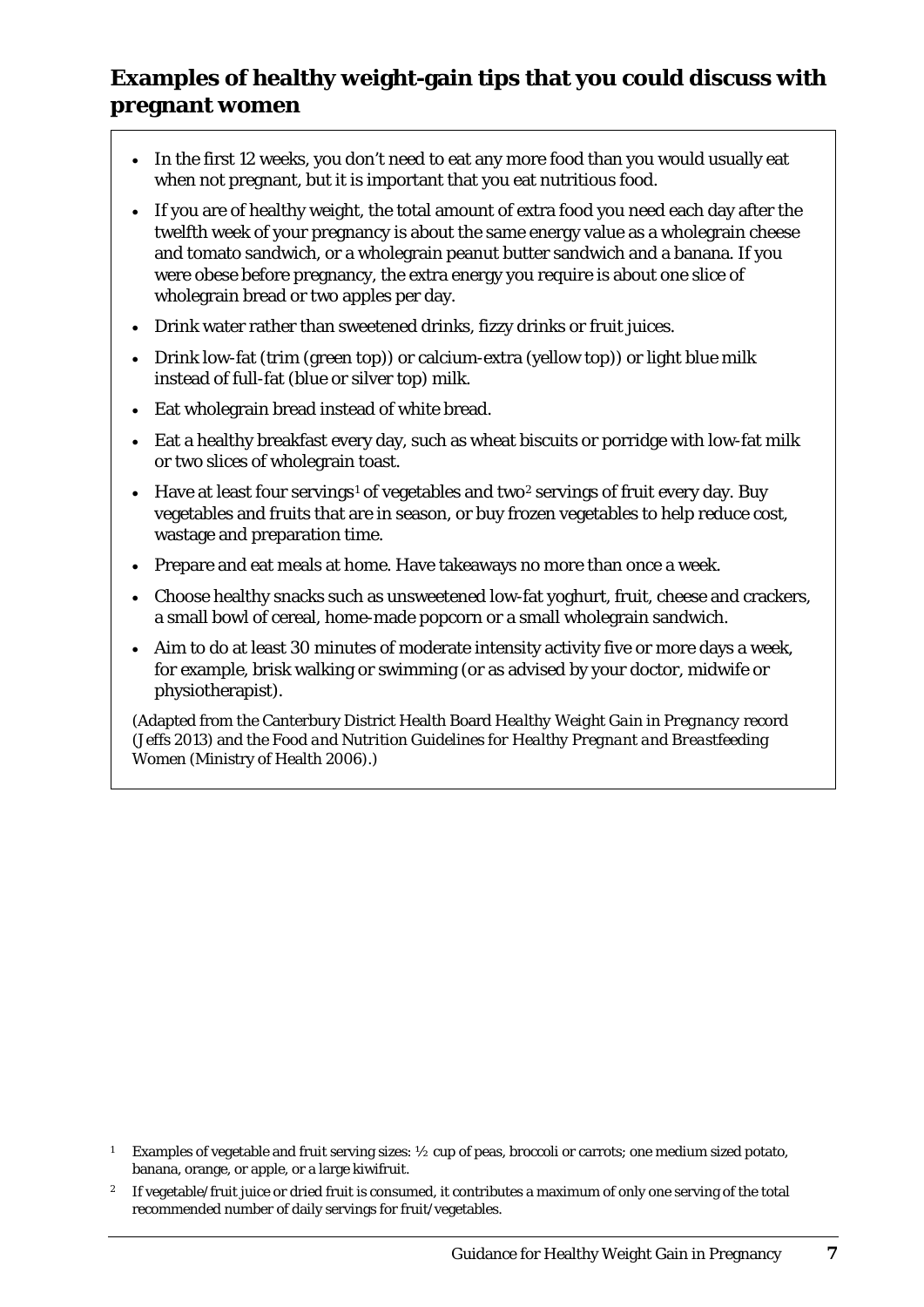### **Postpartum**

Excessive GWG and/or postpartum weight retention can lead to an increased BMI for subsequent pregnancies. An increase in a woman's pre-pregnancy weight from overweight to obese between a first and second pregnancy can result in a threefold increased risk of pre-eclampsia, while a reduction in pre-pregnancy weight between a first and second pregnancy from obese to normal BMI can decrease the risk of caesarean and large-for-gestational-age infants (Getahun et al 2007a, 2007b, 2007c).

#### **Returning to pre-pregnancy weight**

Breastfeeding has many benefits for both the mother and baby, and it is important to encourage and support initiation and continuation of breastfeeding. Breastfeeding has been associated with postpartum weight loss, and if further research confirms the effect on maternal weight, it will be an additional reason to support breastfeeding (Neville et al 2013; Butte et al 2003).

A healthy diet and regular, moderate-intensity physical activity and gradual weight loss will not adversely affect a woman's ability to breastfeed or the quantity or quality of her breast milk (National Institute for Health and Care Excellence 2010).

Lifestyle interventions, particularly those that include both nutrition and physical activity, can reduce postpartum weight retention (Nascimento et al 2013; Van der Pligt et al 2013). A systematic review found that the physical activity interventions that were most effective in reducing weight in postpartum women were exercise programmes with objectively defined goals, such as the use of heart-rate monitors or pedometers, or programmes that included intensive dietary intervention (Nascimento et al 2013).

#### **Practice points for postpartum**

- Discuss healthy eating, physical activity and breastfeeding as strategies for encouraging a return to pre-pregnancy weight with all postpartum women (Queensland Health 2010). Opportunities for this include during antenatal visits and routine postnatal checks.
- Advise women who are overweight or obese of the benefits of weight loss pre-pregnancy and between pregnancies and take action consistent with the Weight Management Guidelines for Adults (see Appendix 1: Useful resources about weight management and good nutrition during pregnancy).
- Women who are healthy weight should be encouraged to maintain a healthy weight between pregnancies (Maternity and Newborn Clinical Network 2011).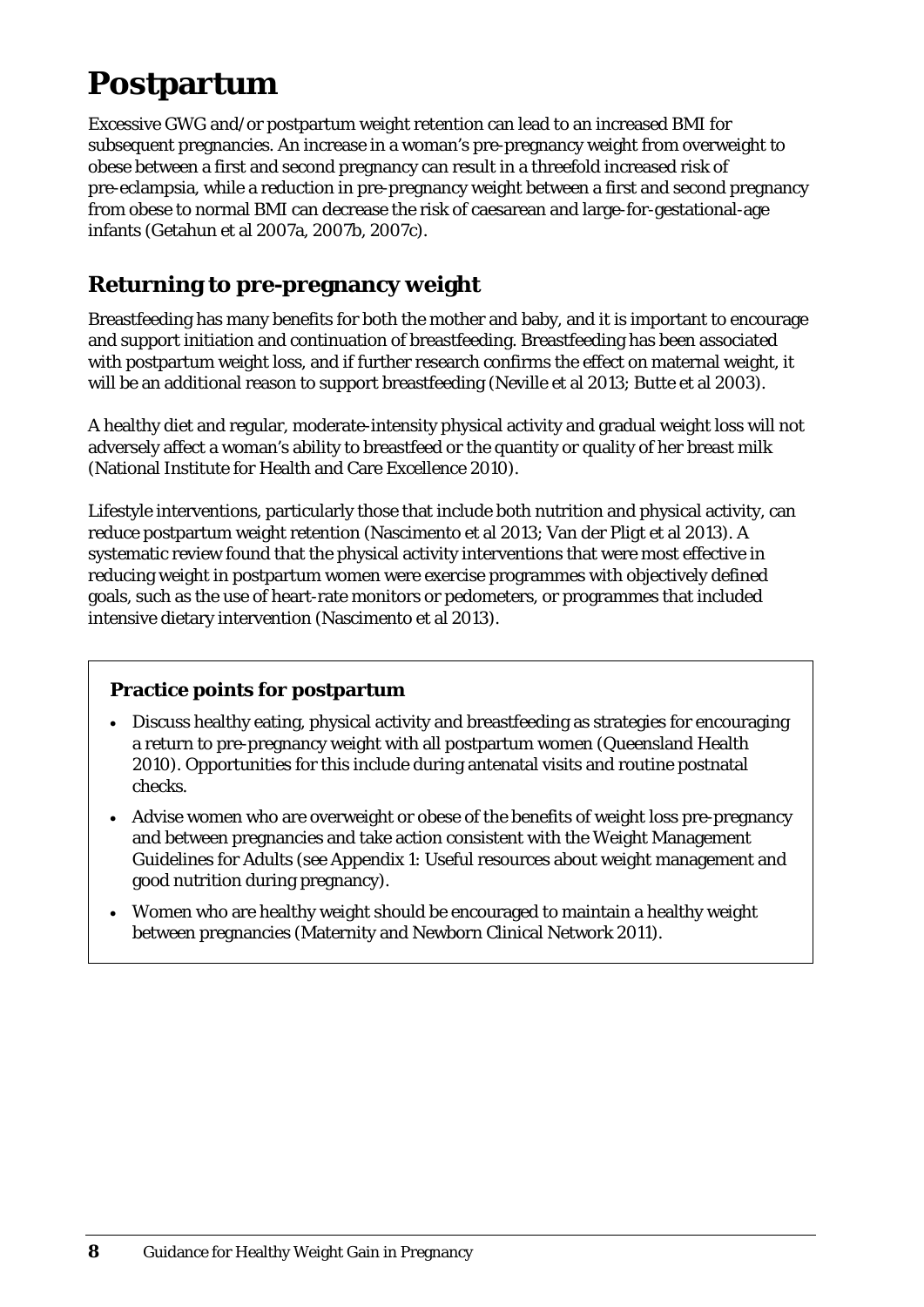## **Glossary**

| Body mass index (BMI)                         | An indicator of body fatness, calculated from the formula: weight divided by<br>height squared, where weight is in kilograms, and height is in metres.                                                                                                          |
|-----------------------------------------------|-----------------------------------------------------------------------------------------------------------------------------------------------------------------------------------------------------------------------------------------------------------------|
| <b>Gestational diabetes</b><br>mellitus (GDM) | A form of diabetes found in pregnant women. It occurs when the pregnant<br>woman's body cannot produce enough insulin, resulting in high blood sugar.                                                                                                           |
| Gestational weight gain<br>(GWG)              | The average weight gain in pregnancy.                                                                                                                                                                                                                           |
| <b>Healthy weight</b>                         | Having a BMI greater than or equal to 18.5 kg/m <sup>2</sup> but less than 25 kg/m <sup>2</sup> .<br>Also called normal weight range.                                                                                                                           |
| <b>Institute of Medicine</b><br>(IOM)         | Established in 1970, IOM is the health arm of the National Academy of<br>Sciences, an independent, non-profit organisation that works to provide<br>unbiased and authoritative advice to decision makers and the public.                                        |
| Large for gestational age<br>(LGA)            | A term used to describe a baby who is larger than the usual size for the<br>number of weeks of pregnancy. These infants usually have weights above the<br>ninetieth percentile for infants of the same gestational age.                                         |
| Macrosomia                                    | More than 4000 g at birth.                                                                                                                                                                                                                                      |
| Obese                                         | Having a BMI greater than or equal to 30.0 kg/m <sup>2</sup> .                                                                                                                                                                                                  |
| Overweight                                    | Having a BMI greater than or equal to 25.0 kg/m <sup>2</sup> but less than 30 kg/m <sup>2</sup> .                                                                                                                                                               |
| Pre-eclampsia                                 | The new onset of hypertension, proteinuria and pathologic oedema during<br>gestation. Although the precise placental factors that cause pre-eclampsia are<br>unknown, the end result is vasospasm and endothelial injury in multiple<br>organs.                 |
| Small for gestational age<br>(SGA)            | A term used to describe a baby who is smaller than the usual size for the<br>number of weeks of pregnancy. These infants usually have weights below the<br>tenth percentile for infants of the same gestational age.                                            |
| Underweight                                   | Having a BMI less than 18.5 kg/m <sup>2</sup> .                                                                                                                                                                                                                 |
| <b>Venous</b><br>thromboembolism              | When a blood vessel is blocked by a blood clot (embolus) that has been<br>carried in the bloodstream from the site of its formation. Venous<br>thromboembolism (VTE) is a disease that includes both deep vein<br>thrombosis (DVT) and pulmonary embolism (PE). |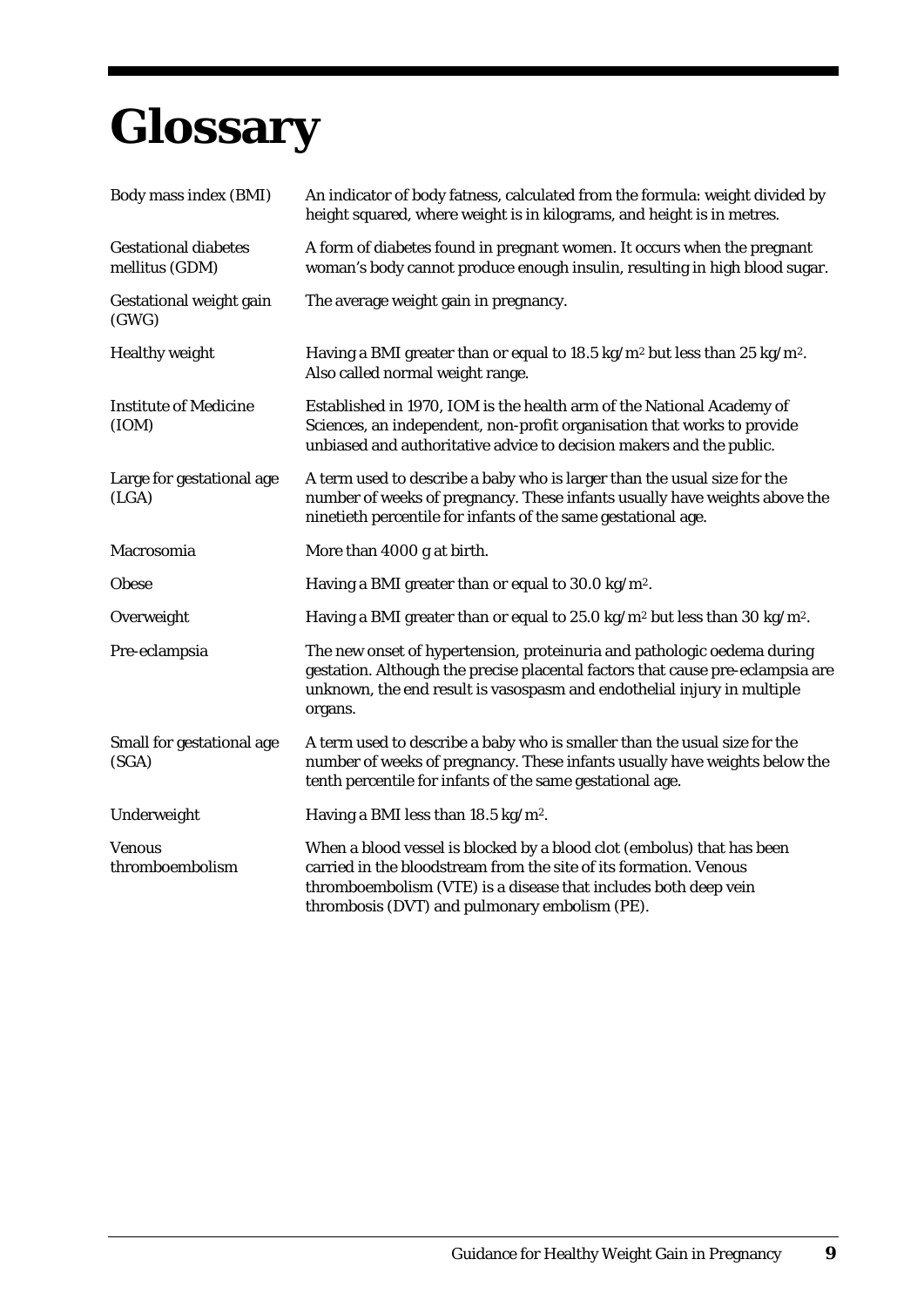## **Appendix 1: Useful resources about weight management and good nutrition during pregnancy**

*Weight Management Guidelines for Adults* (Ministry of Health and Clinical Trials Research Unit 2009a) [www.health.govt.nz/system/files/documents/publications/weight-management-adults](http://www.health.govt.nz/system/files/documents/publications/weight-management-adults-guidelines.pdf)[guidelines.pdf](http://www.health.govt.nz/system/files/documents/publications/weight-management-adults-guidelines.pdf)

Weight management website (includes recent research, tools, information and services) <http://weightmanagement.hiirc.org.nz/section/8958/weight-management/>

Quick reference guide (includes algorithm in Appendix 2) <http://weightmanagement.hiirc.org.nz/section/15130/fab-tools/?tab=4058>

Online learning tool (for weight management[\) http://learnonline.health.nz/course/view.php?id=48](http://learnonline.health.nz/course/view.php?id=48)

The Ministry of Health Food and Nutrition Guidelines series www.health.govt.nz/our-work/preventative-health-wellness/nutrition/food-and-nutritionguidelines

*Food and Nutrition Guidelines for Healthy Pregnant and Breastfeeding Women: A background paper* (Ministry of Health 2006: published (online) April 2006; reprint and revisions November 2008, update to recommendations March 2009) [www.health.govt.nz/publication/food-and-nutrition-guidelines-healthy-pregnant-and](http://www.health.govt.nz/publication/food-and-nutrition-guidelines-healthy-pregnant-and-breastfeeding-women-background-paper)[breastfeeding-women-background-paper](http://www.health.govt.nz/publication/food-and-nutrition-guidelines-healthy-pregnant-and-breastfeeding-women-background-paper)

Healthy Weight Gain in Pregnancy (consumer information) www.health.govt.nz/your-health/healthy-living/pregnancy

Nutrition during Pregnancy (consumer information on the Ministry of Health, Your health webpage) [www.health.govt.nz/your-health/healthy-living/pregnancy/nutrition-during-pregnancy](http://www.health.govt.nz/your-health/healthy-living/pregnancy/nutrition-during-pregnancy)

Eating for Healthy Breastfeeding Women (consumer information and link to downloadable booklet) [https://www.healthed.govt.nz/resource/eating-healthy-breastfeeding-womenng%C4%81-kai-totika](https://www.healthed.govt.nz/resource/eating-healthy-breastfeeding-womenng%C4%81-kai-totika-m%C4%81-te-%C5%ABkaip%C5%8D)[m%C4%81-te-%C5%ABkaip%C5%8D](https://www.healthed.govt.nz/resource/eating-healthy-breastfeeding-womenng%C4%81-kai-totika-m%C4%81-te-%C5%ABkaip%C5%8D)

Pregnancy and Activity (consumer information) [www.sportnz.org.nz/Documents/Communities%20and%20Clubs/push%20play/pp\\_brochure\\_preg](http://www.sportnz.org.nz/Documents/Communities%20and%20Clubs/push%20play/pp_brochure_pregnancy.pdf) [nancy.pdf](http://www.sportnz.org.nz/Documents/Communities%20and%20Clubs/push%20play/pp_brochure_pregnancy.pdf)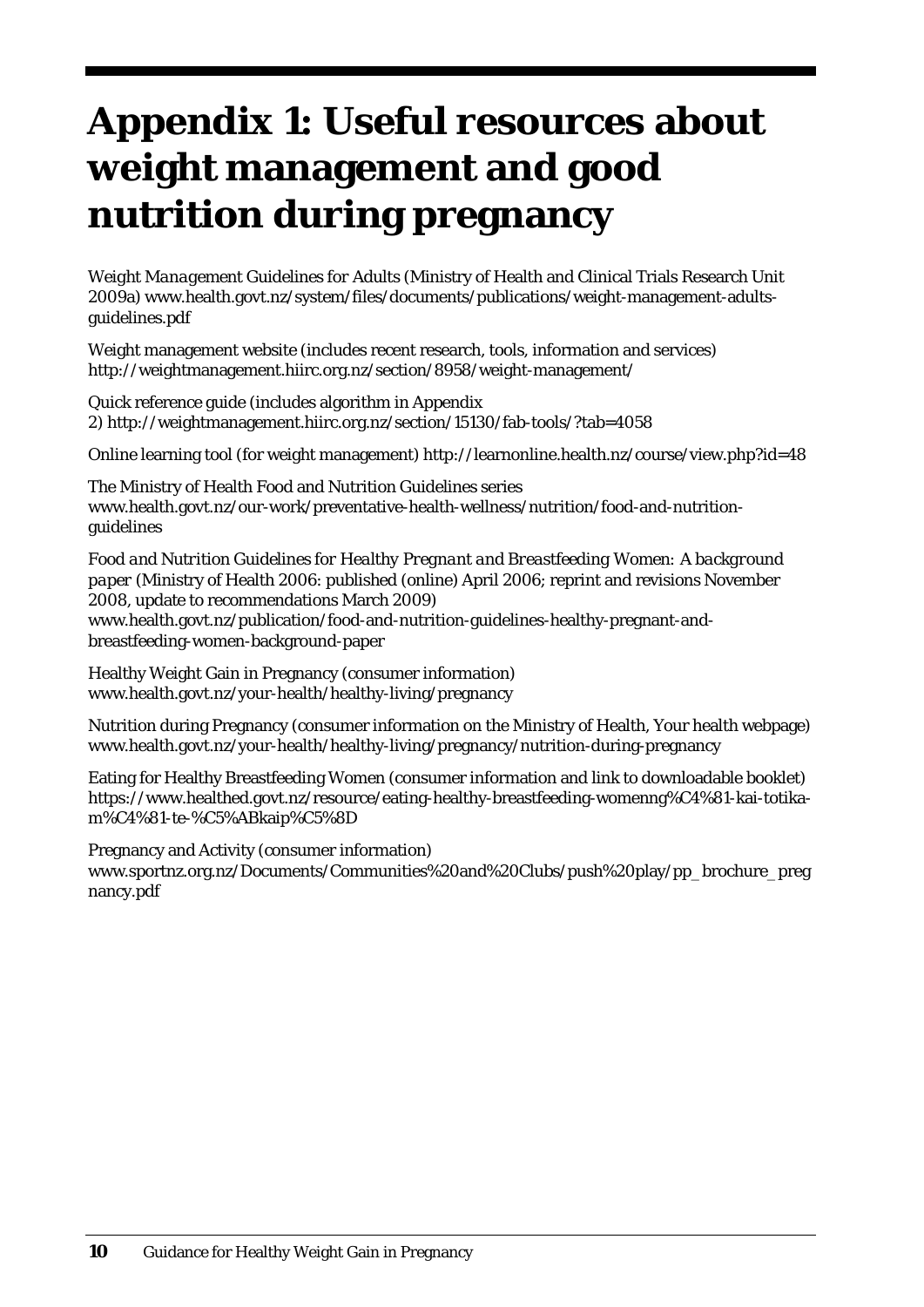### **Appendix 2: Algorithm for weight management in non-pregnant adults**

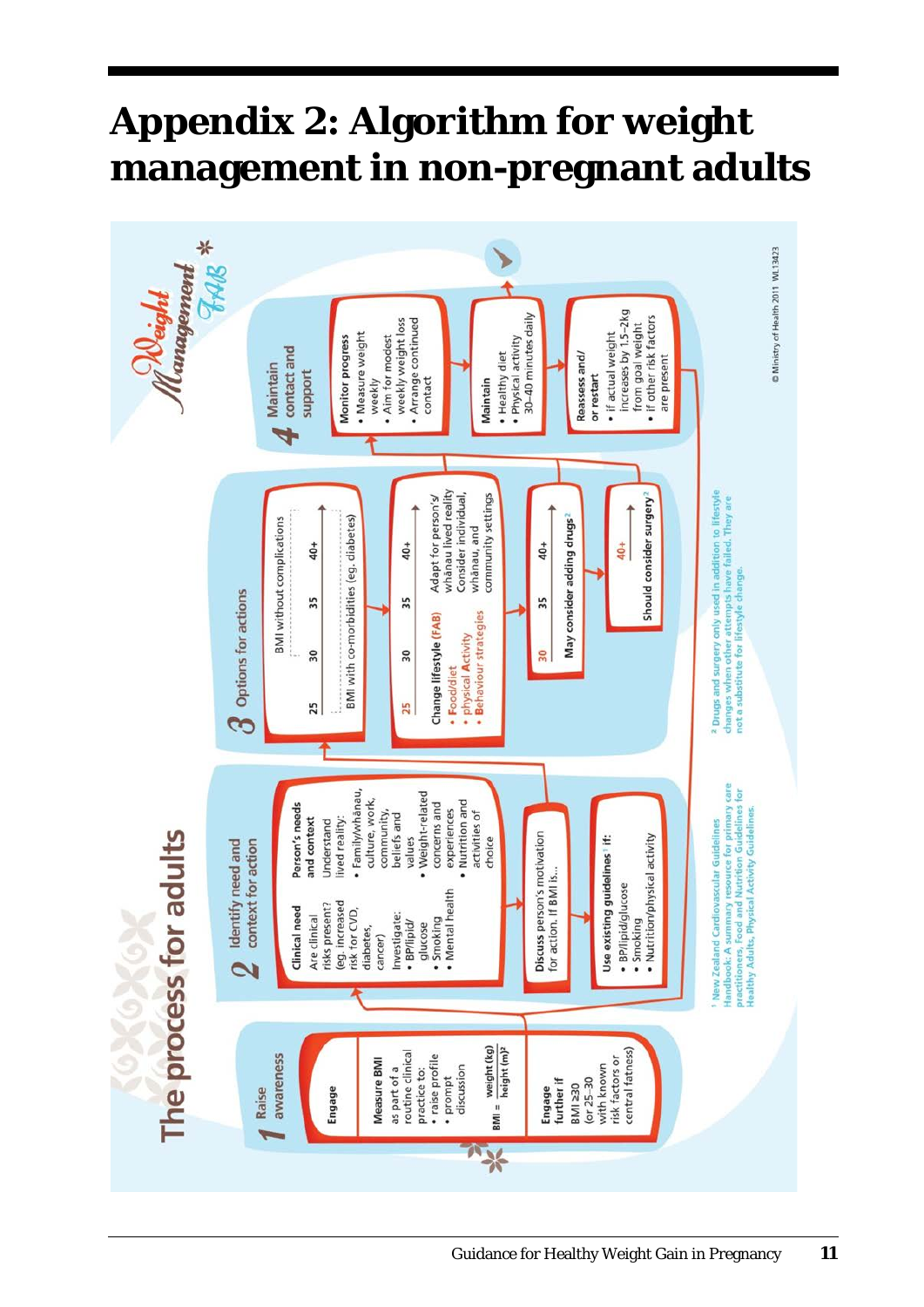## **References and bibliography**

Abrams B, Carmichael S, Selvin S. 1995. Factors associated with the pattern of maternal weight gain during pregnancy. *Obstetrics and Gynecology* 86(2): 170–76.

ACOG. 2013. *Obesity in Pregnancy: Committee Opinion Number 549*. Washington: American College of Obstetricians and Gynecologists.

Alavi N, Haley S, Chow K, et al. 2013. Comparison of national gestational weight gain guidelines and energy intake recommendations. *Obesity Reviews* 14: 68–85.

Amir LH, Donath S. 2007. A systematic review of maternal obesity and breastfeeding intention, initiation and duration. *BMC: Pregnancy and childbirth* 7: 9.

Burke L, Wang J, Sevick M. 2011. Self-monitoring in weight loss: a systematic review of the literature*. Journal of the American Dietetic Association* 111(10): 92–102.

Butte NF, Ellis KJ, Wong WW, et al. 2003. Composition of gestational weight gain impacts, maternal fat retention and infant birth weight. *American Journal of Obstetrics and Gynecology* 189(5): 142–32.

Carmichael S, Abrams B, Selvin S. 1997. The pattern of maternal weight gain in women with good pregnancy outcomes. *American Journal of Public Health* 87(12): 1984–88.

[Catalano PM,](http://www.ncbi.nlm.nih.gov/pubmed?term=Catalano%20PM%5BAuthor%5D&cauthor=true&cauthor_uid=24530820) [Mele L,](http://www.ncbi.nlm.nih.gov/pubmed?term=Mele%20L%5BAuthor%5D&cauthor=true&cauthor_uid=24530820) [Landon MB,](http://www.ncbi.nlm.nih.gov/pubmed?term=Landon%20MB%5BAuthor%5D&cauthor=true&cauthor_uid=24530820) et al. 2014. Inadequate weight gain in overweight and obese pregnant women: what is the effect on fetal growth? *[American Journal of Obstetrics and](http://www.ncbi.nlm.nih.gov/pubmed/24530820)  [Gynecology](http://www.ncbi.nlm.nih.gov/pubmed/24530820)*. 11 February. pii: S0002-9378(14)00121-5. doi: 10.1016/j.ajog.2014.02.004. [Epub ahead of print]

Centre for Maternal and Child Enquiries and Royal College of Obstetricians and Gynaecologists. 2010. *Management of Women with Obesity in Pregnancy. CMACE/RCOG Joint Guidelines.*  England: Centre for Maternal and Child Enquiries and Royal College of Obstetricians and Gynaecologists.

Chu SY, Kim SY, Schmid CH, et al. 2007. Maternal obesity and risk of Caesarean delivery: a metaanalysis. *Obesity Reviews* 8(5): 385–94.

Chung GY, Taylor RS, Thompson JMD, et al. 2013, Gestational weight gain and adverse pregnancy outcomes in a nulliparous cohort. *European Journal of Obstetrics and Gynaecology and Reproductive Biology* [167\(2\)](http://www.sciencedirect.com/science/journal/03012115/167/2): 149–53.

[Cogswell ME,](http://journals.ohiolink.edu/ejc/search.cgi?q=authorExact:%22Cogswell%2C%20Mary%20E.%22) [Perry GS,](http://journals.ohiolink.edu/ejc/search.cgi?q=authorExact:%22Perry%2C%20Geraldine%20S.%22) [Schieve LA,](http://journals.ohiolink.edu/ejc/search.cgi?q=authorExact:%22Schieve%2C%20Laura%20A.%22) [et al.](http://journals.ohiolink.edu/ejc/search.cgi?q=authorExact:%22Dietz%2C%20William%20H.%22) 2001. Obesity in women of childbearing age: risks, prevention, and treatment. *Primary Care Update for OB/GYNS* 8(3): 89–105.

Cogswell ME, Scanlon KS, et al. 1999. Medically advised, mother's personal target, and actual weight gain during pregnancy. *Obstetrics and Gynecology* 94(4): 616–22.

Davis D, Raymond J, Adams C, et al. 2012. Addressing obesity in pregnancy: the design and feasibility of an innovative intervention in NSW, Australia. *Women and Birth* 25(4): 174–80.

Denison FC, Norwood P, Bhattacharya S, et al. 2014. Association between maternal body mass index during pregnancy, short-term morbidity, and increased health service costs: a population-based study. *British Journal of Obstetrics and Gynaecology* 121(1): 72–82.

Fraser A, Tilling K, Macdonald-Wallis C, et al. 2010. Association of maternal weight gain in pregnancy with offspring obesity and metabolic and vascular traits in childhood. *Circulation* 121(23): 2557–64.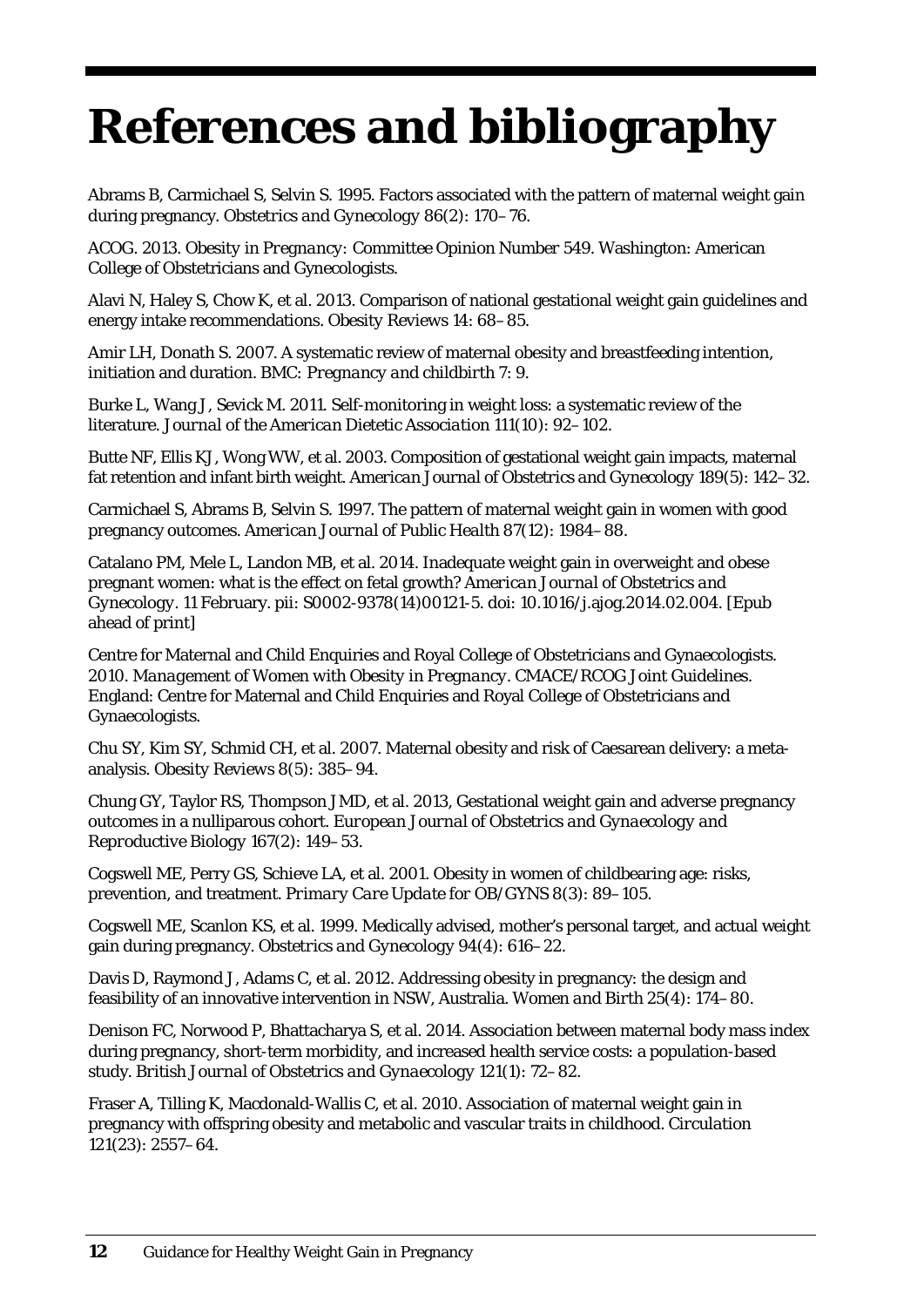Getahun D, Ananth CV, Oyelese Y, et al. 2007a. Primary pre-eclampsia in the second pregnancy: effects of changes in pre-pregnancy body mass index between pregnancies. *Obstetrics and Gynecology* 110: 1319–25.

Getahun D, Ananth CV, Peltier MR, et al. 2007b. Changes in pre-pregnancy body mass index between the first and second pregnancies and risk of large-for-gestational age birth. *American Journal of Obstetrics and Gynecology* 196: 530 e1–8.

Getahun D, Kaminsky LM, Elsasser DA, et al. 2007c. Changes in pre-pregnancy body mass index between pregnancies and risk of primary caesarean delivery. *American Journal of Obstetrics and Gynecology* 197: 376 e1–7.

Guelinckx I, Devlieger R, Vasant G. 2009. Reproductive outcome after bariatric surgery: a critical review. *[Human Reproduction Update](http://www.ncbi.nlm.nih.gov/pubmed/19136457)* 15(2): 189–201.

Herring SJ, Oken E, Haines J, et al. 2008. Misperceived pre-pregnancy body weight status predicts excessive gestational weight gain: findings from a US cohort study. *BMC Pregnancy Childbirth* 8: 54.

Holowko N, Mishra G, Koupil I. 2014. Social inequality in excessive gestational weight gain. *International Journal of Obesity* 38: 91–6.

Hooker (Jeffs) EM. 2013. *Women's Knowledge and Perceptions of the Risks of Excess Weight in Pregnancy*. MHealthSc thesis. Dunedin: University of Otago.

IOM (Institute of Medicine) and NRC (National Research Council). 2009. *Weight Gain during Pregnancy: Re-examining the guidelines*. Washington DC: The National Academies Press.

Jeffries K, Shub A, Walker SP, et al. 2009. Reducing excessive weight gain in pregnancy: a randomised controlled trial. *Medical Journal of Australia* 191(8): 429–33.

Jeffs E. 2013. *Healthy Weight Gain in Pregnancy Record*. Christchurch: Canterbury District Health Board. URL: [http://cdhb.health.nz/Hospitals-Services/Health-Professionals/ Midwifery-](http://cdhb.health.nz/Hospitals-Services/Health-Professionals/%20Midwifery-Professional-Development/Documents/Healthy%20Weight%20Gain%20in%20%20Pregnancy-%20record.pdf)[Professional-Development/Documents/Healthy%20Weight%20Gain%20in%20 Pregnancy-](http://cdhb.health.nz/Hospitals-Services/Health-Professionals/%20Midwifery-Professional-Development/Documents/Healthy%20Weight%20Gain%20in%20%20Pregnancy-%20record.pdf) [%20record.pdf](http://cdhb.health.nz/Hospitals-Services/Health-Professionals/%20Midwifery-Professional-Development/Documents/Healthy%20Weight%20Gain%20in%20%20Pregnancy-%20record.pdf) (accessed 12 May 2014).

Jeffs E, Sharp B, Gullum J, et al. 2014. Weight and height measurement: potential impact in obstetric care. *The New Zealand Medical Journal* 127(1392).

Mamun AA, [O'Callaghan M,](http://www.ncbi.nlm.nih.gov/pubmed?term=O) [Callaway L,](http://www.ncbi.nlm.nih.gov/pubmed?term=Callaway%20L%5BAuthor%5D&cauthor=true&cauthor_uid=19307476) et al. 2009. Associations of gestational weight gain with offspring body mass index and blood pressure at 21 years of age: evidence from a birth cohort study. *Circulation* 119(13): 1720–7.

Maternity and Newborn Clinical Network. 2011. *Maternity and Newborn Clinical Network Statewide Clinical Guideline: Care of the obese pregnant woman and weight management in pregnancy*. Victoria: Maternity and Newborn Clinical Network.

McIntyre HD, Gibbons KS, Flenady VJ, et al. 2012. Overweight and obesity in Australian mothers: epidemic or endemic? *MJA* 196(3): 184–8.

Ministry of Health. 2006 (partially revised 2008). *Food and Nutrition Guidelines for Healthy Pregnant and Breastfeeding Women: A background paper.* Wellington: Ministry of Health.

Ministry of Health. 2011. *Quick Reference Guide for FAB Weight Management: Algorithm for adults.* Wellington: Ministry of Health. URL[: http://weightmanagement.hiirc.org.nz/section/15130/fab-tools/;jsessionid=](http://weightmanagement.hiirc.org.nz/section/15130/fab-tools/;jsessionid=%20B5CE42DE4E40BC31460448CE9307C9A2?tab=4058)  [B5CE42DE4E40BC31460448CE9307C9A2?tab=4058](http://weightmanagement.hiirc.org.nz/section/15130/fab-tools/;jsessionid=%20B5CE42DE4E40BC31460448CE9307C9A2?tab=4058) (accessed 10 May 2014).

Ministry of Health and Clinical Trials Research Unit. 2009a. *Clinical Guidelines for Weight Management in New Zealand Adults*. Wellington: Ministry of Health.

Ministry of Health and Clinical Trials Research Unit. 2009b. *Clinical Guidelines for Weight Management in New Zealand Children*. Wellington: Ministry of Health.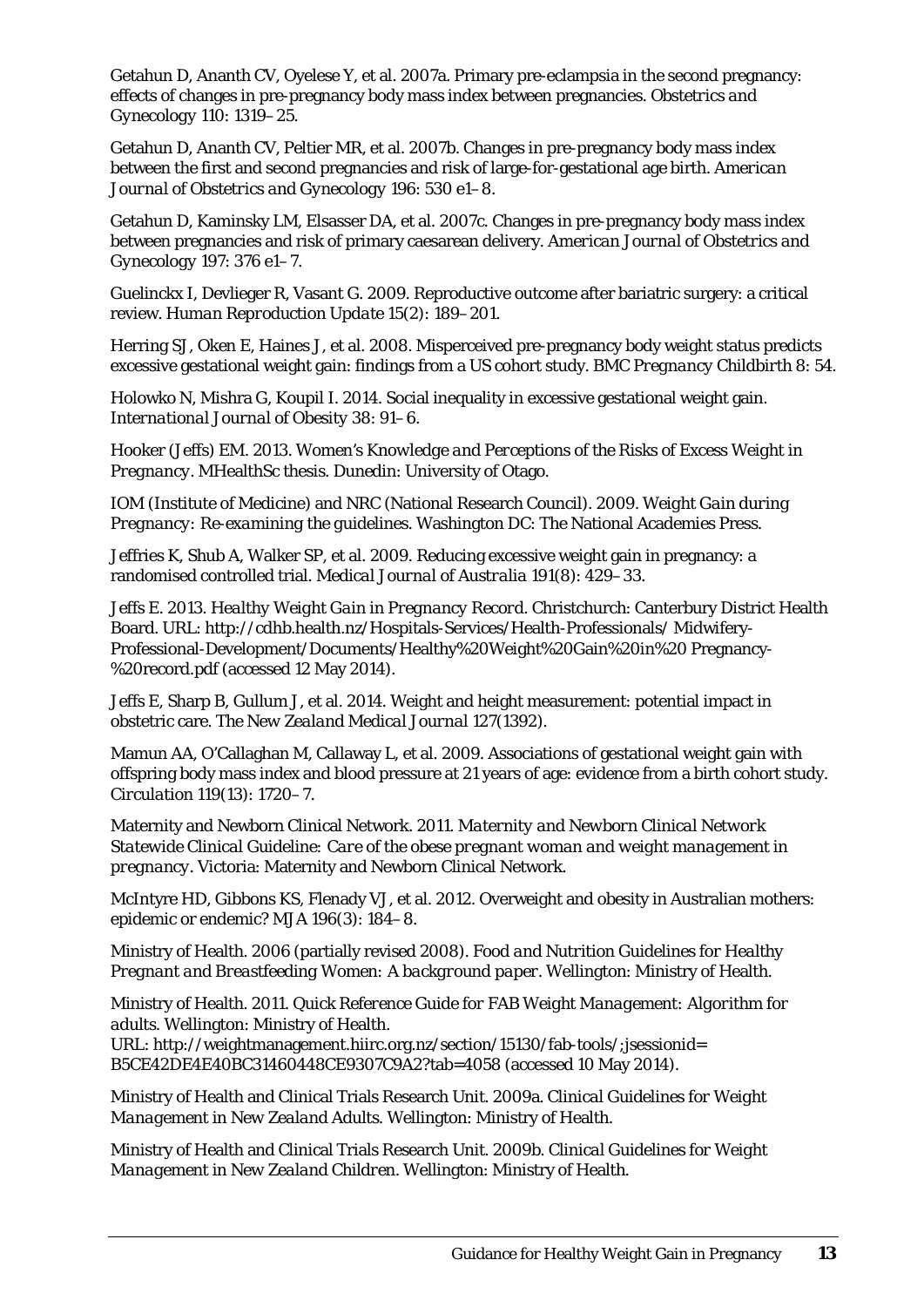Myles TD, Gooch J, Santolaya J. 2002. Obesity as an independent risk factor for infectious morbidity in patients who undergo Caesarean delivery. *Obstetrics and Gynecology* 100(5 Pt 1): 959–64.

Nascimento SL, Pudwell J, Surita FG, et al. 2013. The effect of physical exercise strategies on weight loss in postpartum women: a systematic review and meta-analysis. *International Journal of Obesity*. Doi: 10.1038/ijo.2013.183 [epub ahead of print] (accessed 9 January 2014).

National Institute for Health and Care Excellence. 2010. Weight management before, during and after pregnancy. *NICE Public Health Guidance* 27. Manchester, UK: National Institute for Health and Care Excellence.

Nehring I, Schmoll S, Beyerlein A, et al. 2011. Gestational weight gain and long-term postpartum weight retention: a meta-analysis. *American Journal of Clinical Nutrition* 94: 1225–31.

Neville CE, McKinley MC, Holmes VA, et al. 2013. The relationship between breastfeeding and postpartum weight change – a systematic review and critical evaluation. *International Journal of Obesity* 1–14. Doi: 10.1038/ijo.2013.132. [epub ahead of print] (accessed 9 January 2014).

Oken E, Taveras EM, Kleinman KP, et al. 2007. Gestational weight gain and child adiposity at age 3 years. *American Journal of Obstetrics & Gynecology* 196(4): 322 e1–8.

Phelan S, Jankovitz K, Hagobian T, et al. 2011a. Reducing excessive gestational weight gain: lessons from the weight control literature and avenues for future research. *Women's Health* (London) 7(6): 641–61.

Phelan S, Phipps MG, Abrams B, et al. 2011b. Randomized trial of a behavioural intervention to prevent excessive gestational weight gain: the fit for delivery study. *American Journal of Clinical Nutrition* 93(4): 772–9.

Polley BA, Wing RR, Sims CJ. 2002. Randomized controlled trial to prevent excessive weight gain in pregnant women. *International Journal of Obesity and Related Metabolic Disorders* 26(11): 1494–502.

Queensland Health. 2010 (amended 2013). *Queensland Maternity and Neonatal Clinical Guideline: Obesity*. Brisbane: State of Queensland, Queensland Health. URL: [www.health.qld.gov.au/qcg/documents/g\\_obesity.pdf](http://www.health.qld.gov.au/qcg/documents/g_obesity.pdf) (accessed 10 May 2014).

Royal Australian and New Zealand College of Obstetricians and Gynaecologists. 2013. Management of obesity in pregnancy*. RANZCOG College Statement: C-Obs 49*. URL: [www.ranzcog.edu.au/college-statements-guidelines.html](http://www.ranzcog.edu.au/college-statements-guidelines.html) (accessed 10 May 2014).

Siega-Riz AM, Adair LS, Hobel CJ. 1994. Institute of Medicine maternal weight gain recommendations and pregnancy outcome in a predominantly Hispanic population. *Obstetrics and Gynecology* 84(4): 565–73.

SPARC. 2003. *Pregnancy and Activity: A safe guide to being active during pregnancy.* Wellington: Sport and Recreation New Zealand.

URL: [www.sportnz.org.nz/Documents/Communities%20and%20Clubs/push%20play/](http://www.sportnz.org.nz/Documents/Communities%20and%20Clubs/push%20play/%20pp_brochure_pregnancy.pdf)  [pp\\_brochure\\_pregnancy.pdf](http://www.sportnz.org.nz/Documents/Communities%20and%20Clubs/push%20play/%20pp_brochure_pregnancy.pdf) (accessed 10 May 2014).

Van der Pligt P, Willcox J, Hesketh KD, et al. 2013. Systematic review of lifestyle interventions to limit postpartum weight retention: implications for future opportunities to prevent maternal overweight and obesity following childbirth. *Obesity Reviews* 14(10). Doi: 10.1111/obr. 12053. Epub 2013 Jun 17 (accessed on 9 January 2014).

Van Wormer J, Martinez A, Martinson B, et al. 2009. Self-weighing promotes weight loss for obese adults. *American Journal of Preventive Medicine* 36(1): 70–3.

Welsh EM, Sherwood NE, Van Wormer JJ, et al. 2009. Is frequent self-weighing associated with poorer body satisfaction? Findings from a phone-based weight loss trial. *Journal of Nutrition Education Behaviour* 41(6): 425–28.